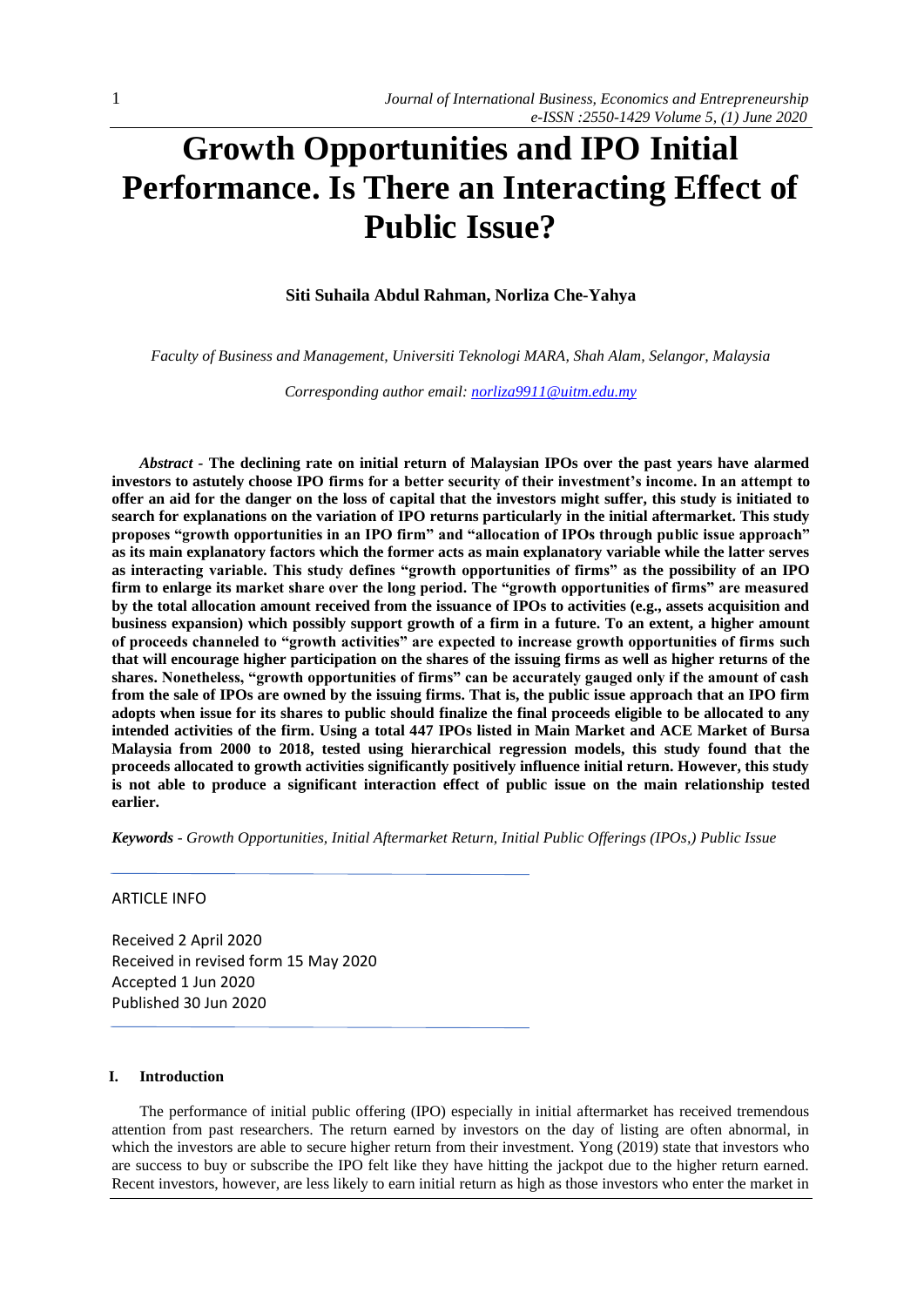90s to early 20s. This is because this study observe that the percentage of initial return earned by investors have shown a declining pattern (Figure 1).



Figure 1 – Mean Initial Return of Malaysian IPOs

The declining patterns on the positive initial return have alarmed investors to astutely choose an IPO firm to secure a good return of investment. Previously, past studies have exposed numerous determinants which explain the initial performance of IPOs such as demand of IPOs (Abdul-Rahim & Che-Embi, 2013; Abdul-Rahim, Che-Yahya, & Mohd-Rashid, 2015; Yong & Isa, 2003; Yong, Yatim, & Sapian, 2011), offer size (Abdul-Rahim & Che-Embi, 2013; Ibbotson & Ritter, 1995; Song, Tan, & Yi, 2014), market condition (Aissia, 2014; Che-Yahya, Abdul-Rahim, & Mohd-Rashid, 2015; Deng & Zhou, 2016; Sundarasen, Goel, & Zulaini, 2017), underwriter reputation (Beatty & Ritter, 1986; Carter & Manaster, 1990; Rath, 2008; Zarafat, 2013), firm size (Mousa, 2009; Rath, 2008), and growth opportunities (Abdul-Rahim & Che-Embi, 2013; Abdul-Rahman & Che-Yahya, 2019; Amor & Kooli, 2017). However, among the list of significant determinants to initial aftermarket, the study on growth opportunities as the main explanatory factor is still limited. This study foresees that the amount of proceeds allocated to activities which increase the growth opportunities of firms should serve as a tool which helps the investors to predict future performance of a firm besides assisting the investors in choosing a good firm to invest in.

The firms are motivated to switch its status from private listed firm to public listed firm primarily due to financial needs such as liquidity purposes, repayment of debts, research and development and capital expenditure. Once the firms decided to change its status to public listed firms, the firms need to disclose the information on how the firms are going to channel the proceeds received from the issuance of IPOs. The firms could channeled the proceeds received to activities such as working capital, R&D, capital expenditures, sales, marketing and general purposes (Amor & Kooli, 2017). The investors are able to find this information in the "intended use of proceeds" section in firm's prospectuses. In order to help the investors to secure higher return, this study suggest that investors to look into the information on the use of proceeds especially the amount allocated to growth and investment activities as this information transmit an information about firm's future performance in the aftermarket.

Abdul-Rahim and Che-Embi (2013) and Tajuddin et al. (2016) define growth opportunities as the total proceeds received by IPO issuers to be allocated to activities which can help the firms to sustain longer in the market. Subrahmanyam and Titman (1999) defines growth financing as the use of proceeds for the acquisition of fixed assets. The study suggests that they could expand its market share by acquiring new equipment as it is more likely to lift up production of a firm. In addition, Andriansyah and Messinis (2016) propose that the intention on the use of proceeds to fixed assets will lead to positive post-IPO performance. In the context of this study, acknowledging the definition of growth opportunities provided by previous studies, this study defines growth opportunities as the allocation of proceeds to activities (specifically growth and investment activities) as this two activities lead to higher growth opportunities and therefore, higher demand from investors and higher initial return.

This study further proposes that the relationship between growth opportunities of firms and initial aftermarket performance of IPOs can be strengthen by allocation type of public issue. This is due to the proceeds received from the issuance of public issue will goes back to the IPO issuer to be allocated to the mentioned activities. Bildik and Yilmaz (2006) states that firms can further growth when the firms issues most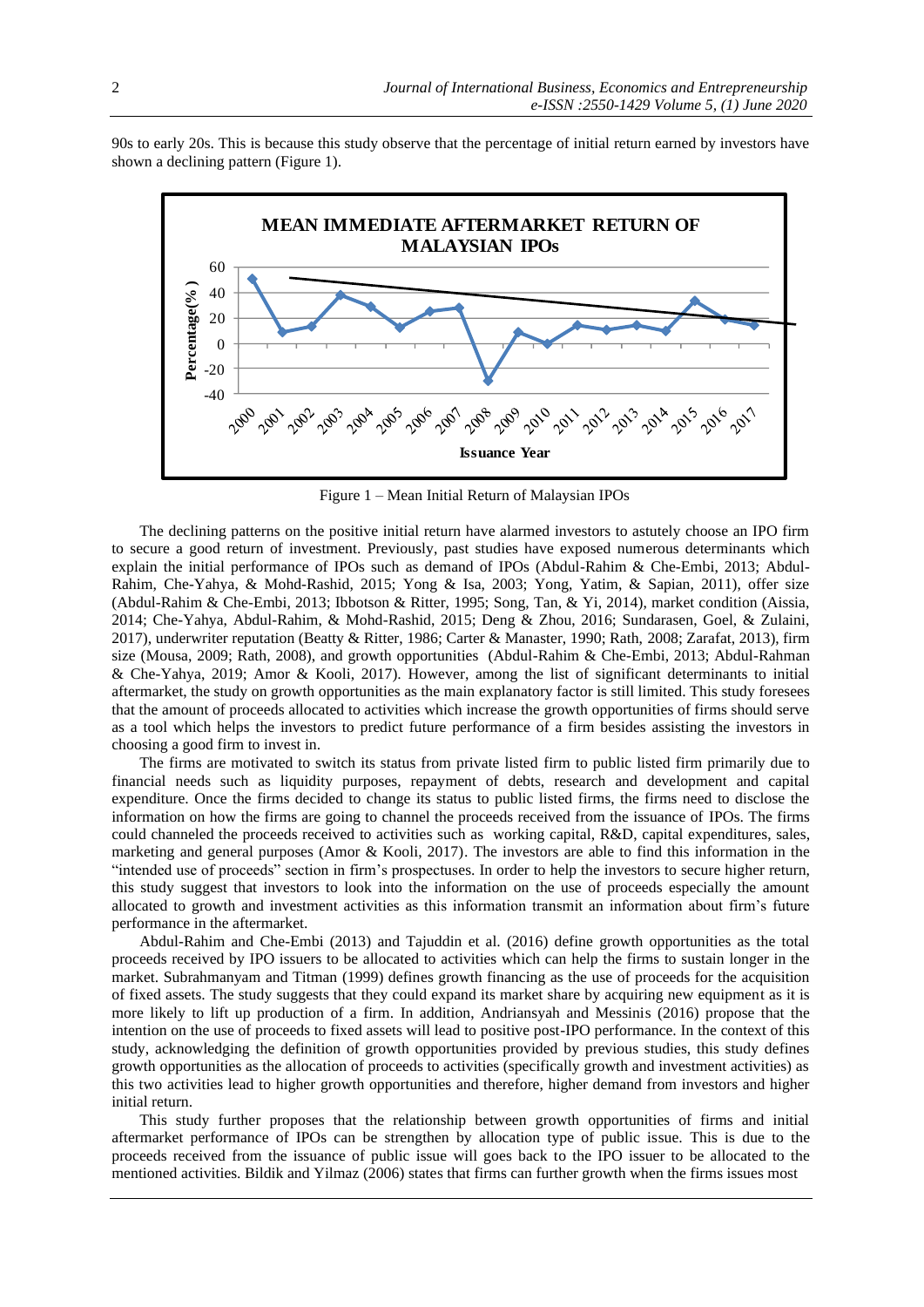of its shares through public issue. The issuance of newly issued shares through public issue are able to attract investors to demand for the shares because the investors perceives that the IPO issuer are able to fully utilize the proceeds received to activities according to its objectives, specifically to activities which can help the firms to sustain longer in the market. Empirically, Scott and Xu (2004) reports that firms which issues its shares mostly through offer for sales recorded lower demand from investors thus lead to lower aftermarket return. The investors perceives that the investors only have small amount of money for their future growth as the proceeds from the issuance of offer for sales will not goes directly to the firms but to the pocket of investors (existing shareholders). Indirectly, firms which issues most of its shares through public issue will recorded higher demand from investors and higher initial return.

Thus, this study is examined to provide empirical evidence on the influence of growth opportunities on initial aftermarket performance as well as the interaction effect of public issue which strengthen the main relationship between growth opportunities of firms and initial aftermarket performance of IPOs. The remaining sections of this paper continue with Section 2; Literature review. Section 3 describes data of this study and methodology. Section 4 discusses the empirical results while Section 5 concludes the findings.

#### **II. Literature Review**

As specified by Securities Commision, a firm which decided to go public for the first time is required to disclose the information on the use of proceeds. Previous studies have classified the activities in which the firms can channel its proceeds to several categories which include GROWTH, SHARES, INVEST, DEBT, MARKETING and GENERAL activities. Abdul-Rahim and Che-Embi (2013) and Andriansyah and Messinis (2016) classified working capital, research and development and capital expenditure as GROWTH activities, secondary shares as SHARES activity, future acquisitions, R&D and capital expenditures as INVEST activities , repayment of debt as DEBT activities (Andriansyah & Messinis, 2016; Autore, Bray, & Peterson, 2009), sales and advertisement activities as MARKETING activities (Amor & Kooli, 2017; Leone, Rock, & Vasvari, 2007) and general corporate purposes as GENERAL activities (Amor & Kooli, 2017).

The studies on growth opportunities have been proved empirically by Amor and Kooli (2017) and Abdul-Rahim and Che-Embi (2013). Amor and Kooli (2017) investigate the intended use of proceeds and post IPO performance proves that firms which allocates higher amount of proceeds to growth activities influence the performance of IPOs to be better over the long-term. Meanwhile, Abdul-Rahim and Che-Embi (2013) examines the initial return of shariah and non-shariah IPO founds that growth opportunities have no significant effect in explaining initial aftermarket performance of IPO. The study however, stated that growth opportunities gives signal to investors on the future performance of firms. Following the proposition forwarded in Abdul-Rahim and Che-Embi (2013), this study posits that the information on the "use of proceeds" in firm's prospectuses could be used as signalling tool to transmit the information to investors on the firm's future performances. The investors could interpret the information that the firms are performing better in the aftermarket if the firms allocate most of its proceeds to growth and investment activities (working capital, capital expenditure, acquisition of assets, business development, investment in shares and research and development). This could interpret as good signal by the investors.

The growth opportunity of a firm is also depending on the allocation type of IPOs. There are three common allocation types which are often used by IPO issuer which are public issue, offer for sale and hybrid of public issue and offer for sale (Yong & Isa, 2003). Public issue is where an IPO issuer offered newly issued shares to potential investors and the proceeds will goes back to the firms and increases the firms paid-up capital, while offer for sale is where existing shareholder offered its shares to public and the proceeds will goes directly to the pocket of shareholder and does not increase the paid-up capital of firms. Based on the observation of this study on the firms' prospectuses, the common allocation types in Malaysia is hybrid issue that is the combination of public issue and offer for sales. From the issuance of hybrid issue, only proceeds received from the issuance of public issue goes back to the firms. When the firms offer most of its shares through public issue, the firms will have more proceeds to be allocated to activities which increase the growth opportunities of firms. The higher the growth opportunities of firms, the higher the demand from investors as the investors believe that the firms have better plan to further growth in the aftermarket. This situation later leads to higher initial aftermarket return.

In light of ensuring the firms to have enough money to support for its businesses once going public, Bursa Malaysia have set a minimum amount of newly issued shares to be issued through public issue type. The firms need to offer at least 25 percent of newly issued shares to public investors, regardless of market (Main Market and ACE Market). This is a good implementation by Bursa Malaysia, as the firms will have enough money to support for their future businesses.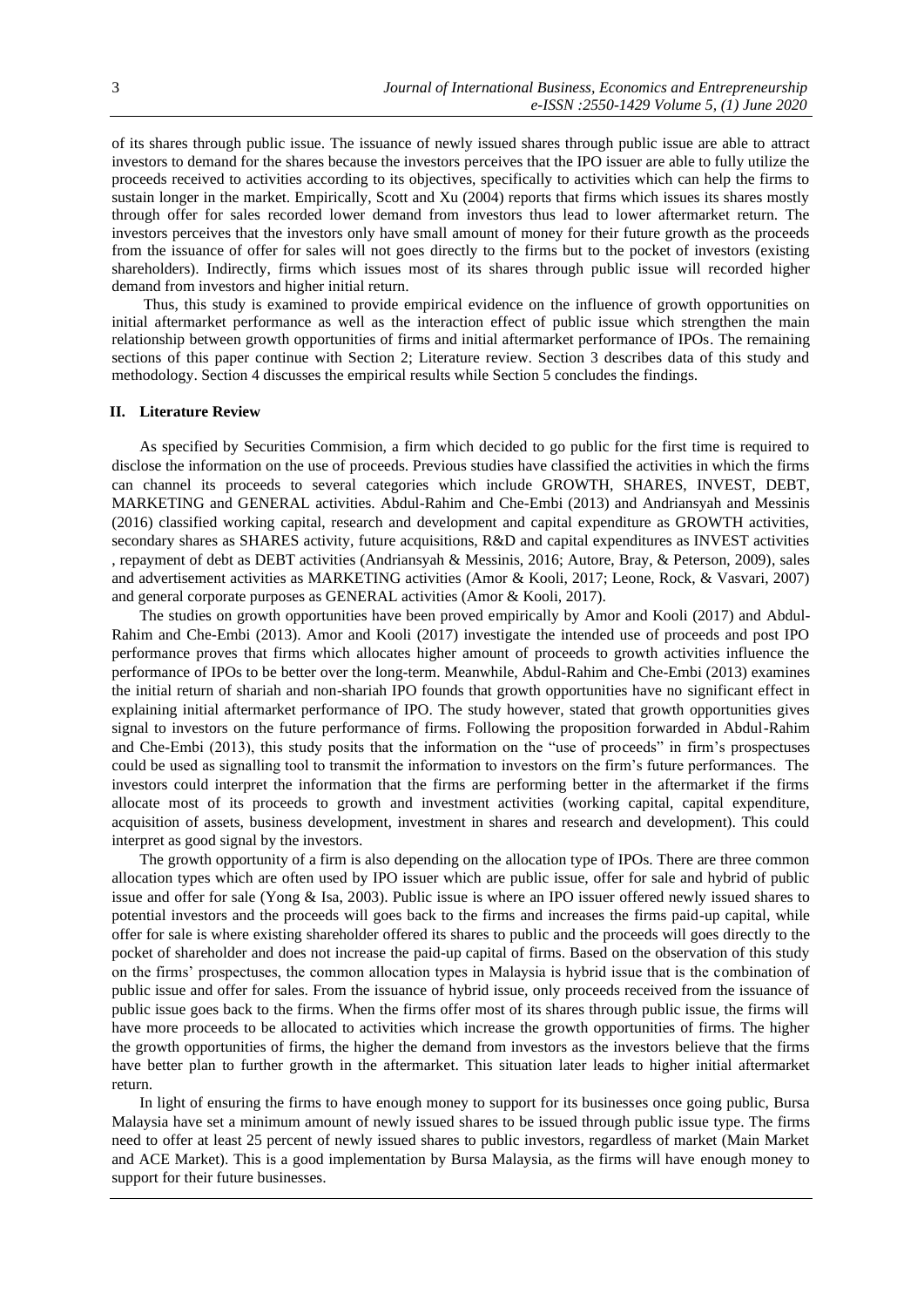# **III. Data and Methodology**

The population of this study is 584 IPOs listed on Main Market, ACE Market and LEAP Market of Bursa Malaysia from January 2000 to December 2018. Out of 584 IPOs listed, a total of 137 IPOs have been excluded, left only 447 IPOs as a final sample. A total of 137 IPOs have been excluded following the filtering process, in which this study excludes IPOs listed in LEAP Market, all rare types of IPOs (e.g., restricted offer for sale, restricted public issue, warrants, tender offer), financial, insurance and REITs firms, IPO with missing value and outlier. The reason of not including the IPOs listed in LEAP market is due to the access of the shares whereby the shares can only be subscribed by sophisticated investors. Due to its small number, including the rare types of IPO is less likely to produce meaningful result. Meanwhile, the exclusion of financial, insurance and REITs firms is due to the differences in the format presentation of its financial statement (Mohd-Rashid, Abdul-Rahim, & Che-Yahya, 2018; Yatim, 2008). The data used in this study is sourced from firm's prospectuses, website of Bursa Malaysia, Thomson Reuters Eikon database and Bloomberg.

## 3. 1 Definition and Measurement

## 3.1.1 Dependent Variable

The initial aftermarket returns  $(R<sub>IA</sub>)$  is the dependent variable of this study. The initial aftermarket return is measured as the percentage change in price on the first trading day (Anderloni & Tanda, 2017; Mohd-Rashid, Abdul-Rahim, & Yong, 2014). The measurement of  $R_{IA}$  is as per Equation (1):

$$
R_{IA} = \frac{Pclose_i - Poffer_i}{Poffer_i} \times 100
$$

Where, Pclose is the closing price on the first trading day of ith firms and Poffer is the offer price of ith firms.

## 3.1.2 Main Independent Variable

Growth opportunity of a firm (GOPP) that is defined as the allocation of proceeds received from the issuance of public issue to activities such as R&D, investment and capital expenditure is the main independent variable of this study. The GOPP of firms is measured as the total allocation of proceeds to activities (i.e; growth and investment activities) against total proceeds from the issuance of IPOs through public issue (Abdul-Rahim & Che-Embi, 2013; Tajuddin, Abdullah, & Taufil-Mohd, 2016). The measurement (2) is as follows:

$$
GOPP = \frac{GROWTH}{PROCEEDS} \times 100
$$

<u>. . . . . . . . .</u>

Where, GROWTH is proceeds for growth activities (investment, R&D, capital expenditure, working capital, investment in fixed asset) and PROCEEDS is the total proceeds from public issue and offer for sales of ith firms.

# 3.1.3 Interacting Variable

Public issue is where the firms allocates newly issue shares to potential investors and the proceeds will goes back to firms and increase the firms paid-up capital (Yong & Isa, 2003). Public issue can be measured by dividing total number of shares issues through public issue to total number of shares issued. The measurement is as equation (3):

$$
PI = \frac{Pissue_i}{Pissue_i + off sales_i}
$$

Where, Pissue is the number of shares offered through public issue and offsales is the number of shares offered through offer for sales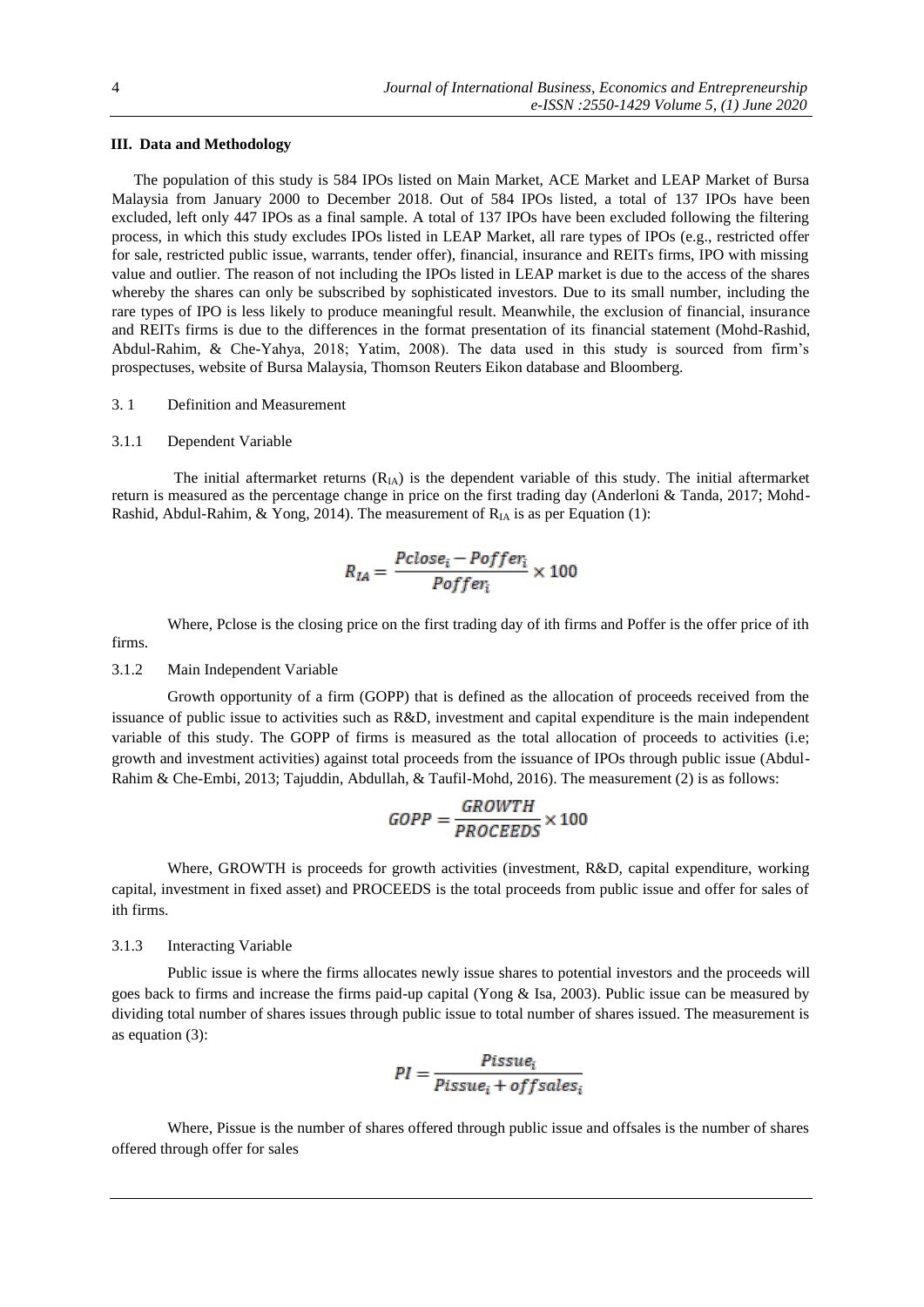# 3.1.4 Other Independent Variables

Table 1 summarized the list of other predictor variables used in this study as well as the expected sign and supporting literatures on the selection and predictions of signs of each variable.

| No.              | Variables                                  | Measurement                                                                                                                                                          | Exp.<br>Sign | <b>Past Studies</b>                                                                        |  |
|------------------|--------------------------------------------|----------------------------------------------------------------------------------------------------------------------------------------------------------------------|--------------|--------------------------------------------------------------------------------------------|--|
| 1.               | Demand of IPOs<br>(DEMAND)                 | Subscription ratio                                                                                                                                                   | $+ve$        | Tajuddin, Abdullah,<br>and Taufil-Mohd<br>$(2016)$ , Wan-Hussin<br>(2005)                  |  |
| 2.               | Offering Size (OFFSIZE)                    | Ln(no of total shares issued $\times$ offer<br>price)                                                                                                                | $-ve$        | Abdul-Rahim, Che-<br>Yahya, and Mohd-<br>Rashid (2015), Song,<br>Tan, and Yi (2014)        |  |
| 3.               | <b>Underwriter Reputation</b><br>(UNDRANK) | The underwriting amount of shares for<br>the <i>i</i> th investment bank in the listing<br>year against the total underwriting<br>amount in <i>i</i> th listing year | $-ve$        | Che-Yahya, Abdul-<br>Rahim, and Yong<br>(2014), Sundarasen,<br>Goel, and Zulaini<br>(2017) |  |
| $\overline{4}$ . | <b>Market Condition</b><br>(MKTRETURN)     | Percentage change of FTSE Bursa<br>Malaysia KLCI index on the listing day<br>over FTSE Bursa Malaysia KLCI index<br>a year before listing.                           | $+ve$        | Mohamad, Nassir,<br>and Ariff (1994),<br>Chong and Puah<br>(2009)                          |  |

Table 1: Summary of other Independent Variables and Expected Sign

# 3.1.5 Operationalization of the Hierarchical Regression Model

The high issuance of public issue (PI) is expected to interact (strengthen or weaken) the main relationship between growth opportunities of firms (GOPP) and initial aftermarket performance (R<sub>IA</sub>). Following Baron and Kenny (1986) and Che-Yahya, Mohd-Rashid, and Abdul-Rahim (2017), this study uses two-step regression models in examining the interacting effect of public issue. The illustration and explanation is as follows:



Figure 2 Two-Steps Regression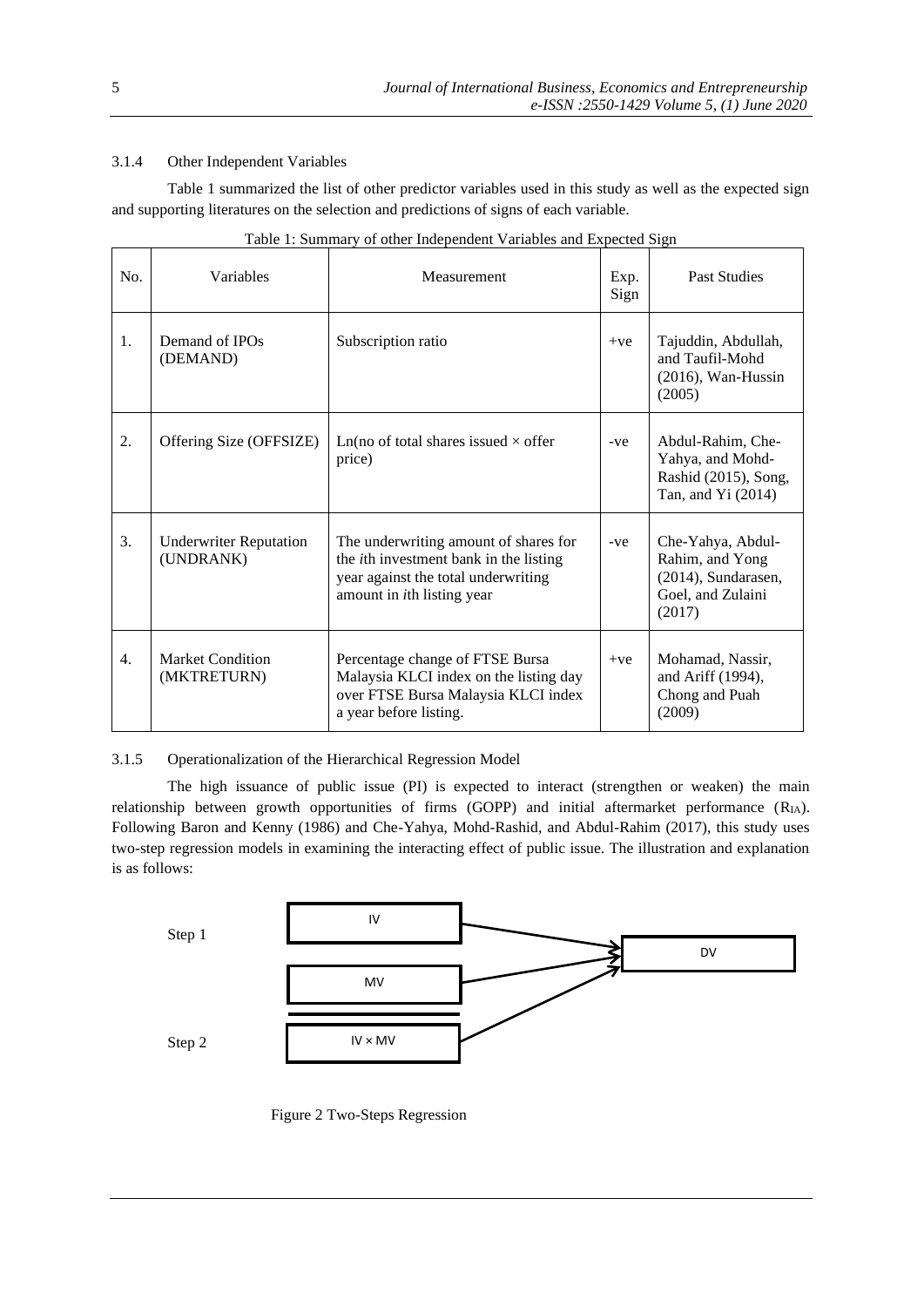Step 1: The upper section is where the main independent variable (IV) that is growth opportunities of firms and the interacting variable (MV) that is public issue are included into regression model. In which, both IV and MV are treated as predictor variables of the dependent variable  $(R<sub>IA</sub>)$ . Although the interacting variable is included in the model, the main predictor variable (GOPP) will still be the focus of interest for this study, up to this step. According to Baron and Kenny (1986), Che-Yahya et al. (2017) and Bennett (2000), the IV (GOPP) should not necessarily produce a significant influence on the dependent variable (DV)  $(R<sub>IA</sub>)$  in order to carry out to Step 2. Equation (4) is used to analyze the influence of GOPP and PI on IPO performance.

$$
R_{IAi} = \alpha + \beta_1 GOPP_i + \beta_2 PI_i + \beta_3 DEMAND_i + \beta_4 OFFSIZE_i + \beta_5 UNDRANK_i + \beta_6 COSIZE_i
$$
  
+ 
$$
\beta_7 MKTERURN_{IAi} + \epsilon_i
$$

Where,

| $R_{IA}$                    | $=$ Performance of IPO in immediate aftermarket                                                                       |
|-----------------------------|-----------------------------------------------------------------------------------------------------------------------|
| $\alpha$                    | $=$ The constant term                                                                                                 |
| $\beta$                     | $=$ The estimate coefficient or loading of the respective factor                                                      |
| $GOPP_i$                    | $=$ Growth opportunities                                                                                              |
| $PI_i$                      | $=$ Public Issue                                                                                                      |
| DEMAND <sub>i</sub>         | $=$ Subscription ratio                                                                                                |
| $OFFSIZE_i$                 | $=$ Offering size                                                                                                     |
| <i>UNDRANK</i> <sub>i</sub> | $=$ Underwriter reputation                                                                                            |
| $\textit{CoSIZE}_i$         | $=$ Firm size                                                                                                         |
| <i>MKTRETURNi</i>           | $=$ Market Condition                                                                                                  |
| $GOPP \times PI$            | $=$ Interaction effect of Public issue on the relationship between<br>growth<br>opportunities and performance of IPOs |

Step 2: The lower section of Figure 2 is where the interaction effect of public issue is tested. According to Bennett (2000), including the MV in its own step will help to identify the main effect of IV and MV. This step is mainly to answer the question of whether there is an interaction effect of public issue on the direct relationship between GOPP and RIA. The interaction effect of public issue on the main relationships is as per specified in Equation (5).

$$
R_{IAi} = \alpha + \beta_1 GDP_i + \beta_2 PI_i + \beta_3 (GOPP \times PI)_i + \beta_4 DEMAND_i + \beta_5 OFFSIZE_i + \beta_6 UNDRAMK_i + \beta_7 COSIZE_i + \beta_8 MKTRETURNIAi + \epsilon_i
$$

Where

| $R_{IA}$            | $=$ Performance of IPO in long-term aftermarket                              |
|---------------------|------------------------------------------------------------------------------|
| $\alpha$            | $=$ The constant term                                                        |
| $\beta$             | $=$ The estimate coefficient or loading of the respective factor             |
| $GOPP_i$            | $=$ Growth opportunities                                                     |
| $PI_i$              | $=$ Public Issue                                                             |
| DEMAND <sub>i</sub> | $=$ Subscription ratio                                                       |
| $OFFSIZE_i$         | $=$ Offering size                                                            |
| $UNDRANK_i$         | $=$ Underwriter reputation                                                   |
| $\textit{COSIZE}_i$ | $=$ Firm size                                                                |
| <b>MKTRETURN</b> i  | $=$ Market Condition                                                         |
| $GOPP \times PI$    | $=$ Interaction effect of Public issue on the relationship between<br>growth |
|                     | opportunities and performance of IPOs                                        |

In summary, the presence of interaction effect of public issue is supported only when the p-value of (IV  $\times$ MV) is found significant according to Baron & Kenny (1986) and Che-Yahya et al. (2017). According to Warner (2008), the pattern of interaction effect is explained by the change in t-statistic as well as coefficient sign of the main IV.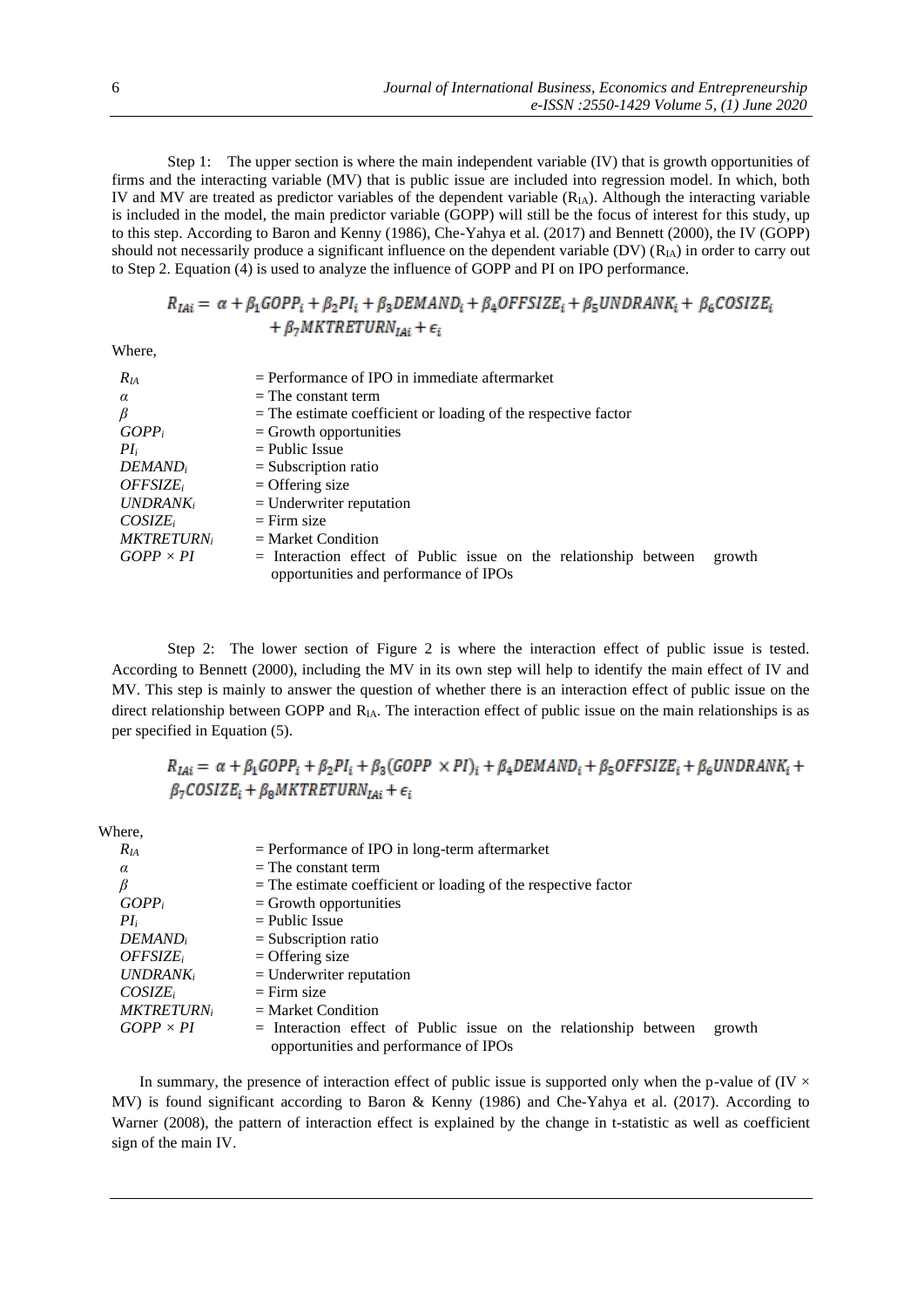## **IV. Empirical Results and Discussion**

## 4.1 Preliminary Results

 The descriptive statistics of the variables in the final sample of 447 IPOs listed in Bursa Malaysia from January 2000 to December 2018 are presented in Table 2. On average, investors with short term objectives earn a return of 21.42 percent. The highest initial aftermarket return that investors earned is 409.38 and there are some investors that received lowest return of -70.70 percent. The maximum value of initial aftermarket return proves that the investors could earn a return for more than 400 percent despite the declining value of initial aftermarket return over the years. The key to earn higher initial aftermarket return is by choosing a good firm before making a decision to leave their money in IPO firms. The main predicting variable that is growth opportunity of a firm (GOPP) shows an average return of 66.49 percent ranging from 0 percent to 100 percent. The average value of GOPP implies that firms which go-public within the studied period allocates more than 66 percent of proceeds received from the issuance of public issue to activities (i.e; growth and investment activities) which increase the growth opportunities of firms. The remaining 33.51 percent of proceeds probably used to pay off its debt or other obligations as per the firm's objectives.

| Table 2: Descriptive Statistic of Sample IPOs (2000-2018) |  |  |
|-----------------------------------------------------------|--|--|
|                                                           |  |  |

| Variables                     | Mean    | Median  | Min.     | Max.       | Std. Dev  |
|-------------------------------|---------|---------|----------|------------|-----------|
| Initial return $(\%)$         | 21.42   | 13.16   | $-70.70$ | 409.38     | 46.04     |
| Growth opportunities (%)      | 66.49   | 75.04   | 0.00     | 100.00     | 26.29     |
| Public Issue (%)              | 58.72   | 59.50   | 0.00     | 100.00     | 32.94     |
| Interaction $(\%)$            | 4087.07 | 3533.80 | 0.00     | 10000      | 2770.59   |
| Subscription ratio (times)    | 27.56   | 14.10   | $-0.89$  | 377.96     | 41.81     |
| Offer size (RM'000)           | 187,000 | 24.750  | 2,400    | 12,500,000 | 1,020,000 |
| Underwriter reputation $(\%)$ | 8.25    | 3.20    | 0.00     | 53.00      | 11.10     |
| Market condition. $(\%)$      | 11.33   | 9.96    | $-41.24$ | 96.96      | 17.69     |

Table 3 reports the correlations among variables. As presented in Table 3, the correlation among variables used in this study does not exceed the cut-off point of 0.90 (Asteriou & Hall, 2015). The exceptional is between public issue and interaction effect. The correlation value of 0.8342 indicates that these variables are highly correlated. To proves that there are no multicollinearity issue among variables, this study further test using variance inflation factor (VIF). The highest VIF value of 6.3136 in R<sub>ia(interaction</sub>) shows that the value does not exceed the cut-off point that is 10 (Groß, 2003) indicating that there is no multicollinearity issue among variables used in both model.

Table 3: Correlation Matrix among Variables

| Variables          | $R_{IA}$ | <b>GOPP</b> | PI     | <b>INTERACTION</b> | <b>DEMAND</b> | <b>OFFSIZE</b> | <b>UNDRANK</b> | <b>MKTRETURN</b> ia |
|--------------------|----------|-------------|--------|--------------------|---------------|----------------|----------------|---------------------|
| $R_{IA}$           |          | 0.0582      | 0.1630 | 0.1252             | 0.3717        | $-0.0630$      | 0.0224         | 0.1791              |
| <b>GOPP</b>        |          | 1           | 0.1384 | 0.5285             | 0.0517        | $-0.0479$      | $-0.1252$      | $-0.0425$           |
| PI                 |          |             | 1      | 0.8342             | 0.0799        | $-0.0881$      | $-0.0676$      | 0.0048              |
| <b>INTERACTION</b> |          |             |        | 1                  | 0.0651        | $-0.0608$      | $-0.0683$      | $-0.0202$           |
| <b>DEMAND</b>      |          |             |        |                    |               | $-0.0916$      | $-0.0882$      | 0.1923              |
| <b>OFFSIZE</b>     |          |             |        |                    |               |                | 0.1948         | 0.0558              |
| <b>UNDRANK</b>     |          |             |        |                    |               |                |                | 0.0995              |
| <b>MKTRETURNia</b> |          |             |        |                    |               |                |                | 1                   |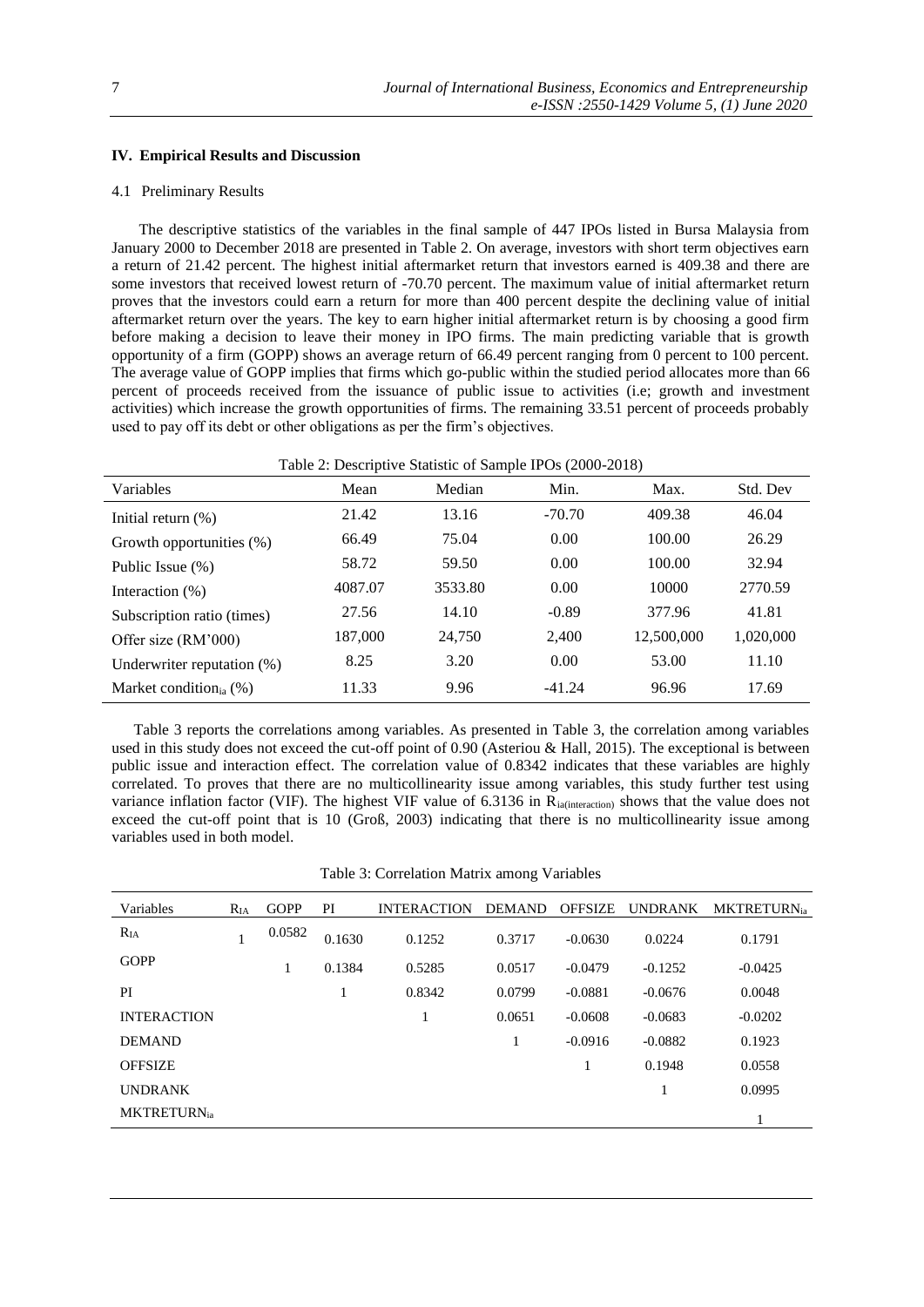# 4.2 Main Empirical Results

 This study focuses on the influence of growth opportunity of a firm (GOPP) on initial aftermarket performance  $(R<sub>IA</sub>)$ . The regression results of two Models (Model A and Model B) are presented in Table 4. Model A shows the result of initial aftermarket return without the existence of interaction effect of public issue (PI) and Model B shows the result of interaction effect of PI. Before proceeds to the main findings, this study first conducts several diagnostic tests which include Jarque-Bera to test for normality, White-test to test for heterocedasticity issue, Durbin-watson for autocorrelation and Ramsey RESET test for model specification. The purpose of conducting the diagnostic test is to ensure the cleanliness of data as well as producing a reliable result.

 The reported result on Model A and B are after addressing the heterocedasticity issue using Huber-white test. As presented in Table 4, Model A (R<sub>IA</sub>) and Model B (R<sub>IA(interaction</sub>) produced an adjusted R<sup>2</sup> of 16.67 percent and 16.90 percent, respectively. The adjusted  $R^2$  reported in both models indicates that only 16.67 percent and 16.90 percent of the variation in R<sub>IA</sub> and R<sub>IA(interaction)</sub> are explained by the variables used in this study. The F-statistic of 16.08 and 13.96 for Model A and B are both significant at 1 percent level which indicates that the models are fit. Both Models are also free from the issues of autocorrelation and multicollinearity.

|                                |              | MODEL A: RIA | Model B: R <sub>IA(interaction)</sub> |             |                |
|--------------------------------|--------------|--------------|---------------------------------------|-------------|----------------|
| Variables                      | Exp.<br>Sign | Coefficient  | <b>T-Stats</b>                        | Coefficient | <b>T-Stats</b> |
| Main Independent Variable      |              |              |                                       |             |                |
| <b>GOPP</b>                    | $+ve$        | 0.0531       | 0.9228                                | 0.1513      | 1.6861*        |
| PI                             |              | 0.1635       | $2.4413**$                            | 0.3081      | 2.9750***      |
| Other Independent<br>Variables |              |              |                                       |             |                |
| <b>DEMAND</b>                  | $+ve$        | 0.3536       | 6.4617***                             | 0.3532      | $6.4968***$    |
| <b>OFFSIZE</b>                 | -ve          | $-3.4652$    | $-3.0048***$                          | $-3.2200$   | $-2.7097***$   |
| <b>UNDRANK</b>                 | $+ve$        | 0.3236       | 1.9689**                              | 0.3371      | 2.0227***      |
| <b>MKTRETURN</b>               | $+ve$        | 0.2972       | $3.0166$ ***                          | 0.2938      | 3.0079***      |
| <b>Interacting Variable</b>    |              |              |                                       |             |                |
| GOPP*PI                        |              |              |                                       | $-0.0022$   | $-1.3596$      |
|                                |              |              |                                       |             |                |
| $\mathbb{R}^2$                 |              | 0.1799       |                                       | 0.1820      |                |
| Adjusted $R^2$                 |              | 0.1687       |                                       | 0.1690      |                |
| F-statistic                    |              | 16.0817      |                                       | 13.9563     |                |
| p-value (F-stats)              |              | 0.0000       |                                       | 0.0000      |                |
| Durbin Watson                  |              | 1.6060       |                                       | 1.6034      |                |

Table 4: OLS Regression results

Note: Sample size  $= 447$ . \*\*\*, \*\* and \* indicate significant at 1%, 5% and 10% level, respectively.

Based on the regression result of Model A in Table 4, it shows that GOPP has no significant influence in determining the initial aftermarket performance of IPOs (t-statistic  $= 1.1721$ ). The result of first step regression (Model A) indicate that the hypothesis that GOPP influence RIA positively is unable to be supported. This could be due to the investor's perception that are more concern on the information of types of offering in the earlier stage of subscriptions. The investors translate the information on the types of offering as a crucial signal, as the investors knows how much proceeds will goes back to the firms based on the types of issuance (public issue or offer for sales). Although GOPP is insignificant in determining the  $R_{IA}$  in Model A, it should not be an issue as the main independent variable is not necessarily to produce significant influence on the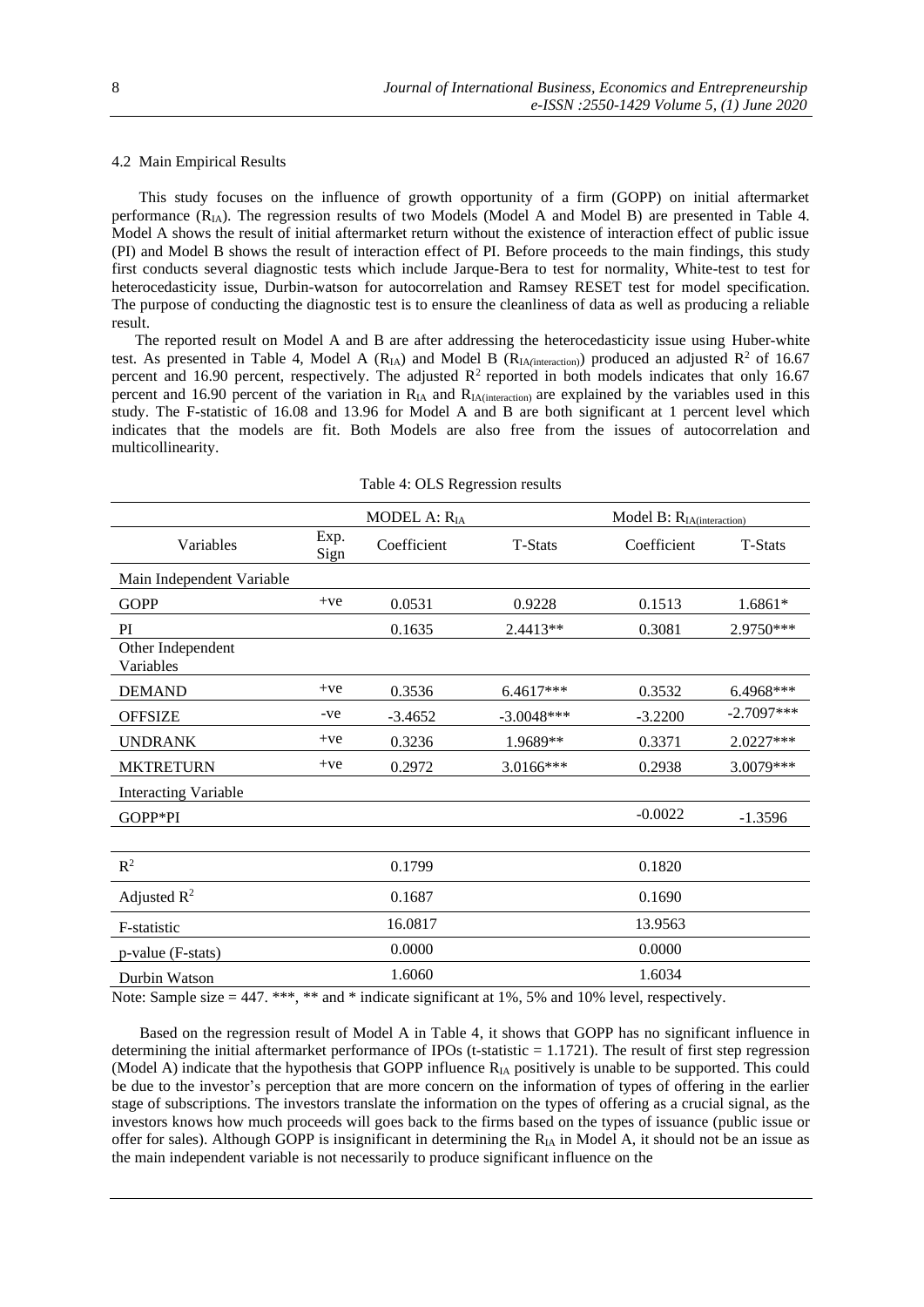dependent variable in the first step of regression model, in order to proceed to the next step that is testing for the interaction effect (Model B) (Baron & Kenny, 1986; Che-Yahya, Mohd-Rashid, & Abdul-Rahim, 2017).

Further, this study is continuing with the reporting of second step regression Model (Model B) results. As shown in Table 4, the positive sign of GOPP as the main predictor variable remain the same to the one reported in Model A. Specifically, the t-statistic of GOPP switches from 0.9228 in Model A to 1.6861 in Model B. As proposes earlier, PI should interact the direct relationship between GOPP and RIA. However, the t-statistic of interaction effect is -1.3596 which is negatively insignificant. The negative coefficient shows a negative relationship between interaction effect of PI on the direct relationship of GOPP and  $R_{IA}$ . The result indicates that the hypothesis on the interaction effect of PI on the direct relationship is hardly supported. Even though the interaction effect is insignificant and the hypothesis that public issue interact the direct relationship between growth opportunity of a firm and initial aftermarket performance of IPO could not be supported, this study find an interesting result. After the inclusion of interaction effect in the regression model, this study observes that it has strengthened the individual relationship between GOPP and *RIA* as well as PI and RIA. The significant level of GOPP has switch from insignificant to significant at 10 percent level, while the individual effect of PI has also shows an increment from 5 percent level to 1 percent level.

Further, the result proves that the IPO firms produced higher R<sub>IA</sub> when the firms distribute higher percentage of proceeds to growth and investment activities. Besides, the allocation of proceeds to activities which increases the GOPP also attracts a large number of investors to participate in the trading of IPO shares. This is because, being an investors, they knows that firms which uses most of its proceeds for growth and investment activities have a clear direction to further grow in the aftermarket. The finding of this study is similar to that found in Amor and Kooli (2017) which the performance of IPOs in the aftermarket is favourable when IPO firms reported investment as its main intention of going-public. The significant positive relationship between GOPP and  $R_{IA}$  also seems to be consistent to the theory employed in this study that is signalling theory. The finding of this study support the proposition forwarded in signalling theory, whereby the information on the proceeds allocation to growth and investment activities convey a good signal to potential investors on a potential good initial aftermarket performance of IPO firms. The signal has been translated by investors as a good signal thus attracts the investors to actively demand for the shares. Higher demand from investors boost up the price thus lead to higher aftermarket return proves that GOPP have transmitted the information effectively.

The reported result on the insignificant interaction effect could also be due to the way investors interpret the information provided by IPO issuers. Normally, potential investors who opt to leave their money in IPO firms are inexperienced investors with little knowledge of investment. At the earlier stage of listing, the investors interpret the information provided separately. As for this study, it shows that after the inclusion of PI as interaction effect, it increases the value of GOPP. Not only that, the value of PI is also increase. Meaning that, the investors treasure both information of PI and GOPP. From the inexperience investor's point of view, firms which offered higher number of newly issued shares through public issue as a good firm as compared to the firms which allocates higher number of shares through offer for sales. This is because, the firms which offers higher offer for sales is seen as to have an internal issue which caused their existing shareholder to giveup their shares and the firms have less amount of proceeds to support for their future growth.

The other predictor variables used in this study also found significant in influencing RIA. The positive and negative sign as well as significant levels of other predictor variables remain the same for both Models. The exceptional is on the significant level of UNDRANK in Model B which switches from 5 percent level to 1 percent. Both models shows that DEMAND and MKTRETURN are significant at 1 percent level indicating that the investors are actively demand for the shares when the firms allocated higher number of proceeds to growth and investment activities. In addition to that, the bullish market condition also attracts higher number of optimistic investors to enter into IPO market. Meanwhile, UNDRANK is significant at 5 percent and 1 percent level indicates that firms which engage with reputable underwriter is a good firms and attract investors to demand for its shares. Last is OFFSIZE which is the only variable that have negative relationship towards RIA and RIA(interaction). The result is consistent to the demand-supply theory forwarded in Abdul-Rahim and Che-Embi (2013), in which larger offer size of offerings can easily be fulfilled thus makes the IPO shares become unattracted.

#### **V. Conclusion**

Using a sample of 447 IPOs listed on Main Market and ACE Market of Bursa Malaysia from the period of January 2000 to December 2018, this study investigated the influence of growth opportunity of a firm and initial aftermarket performance of IPOs. This study also investigated the interaction effect of public issue on the main relationship of growth opportunity of a firm and initial aftermarket performance of IPOs. This study proves a significant positive relationship between growth opportunity of a firm and initial aftermarket performance of IPO, indicating that the investors are relying on the information of "intended used of proceed" specifically the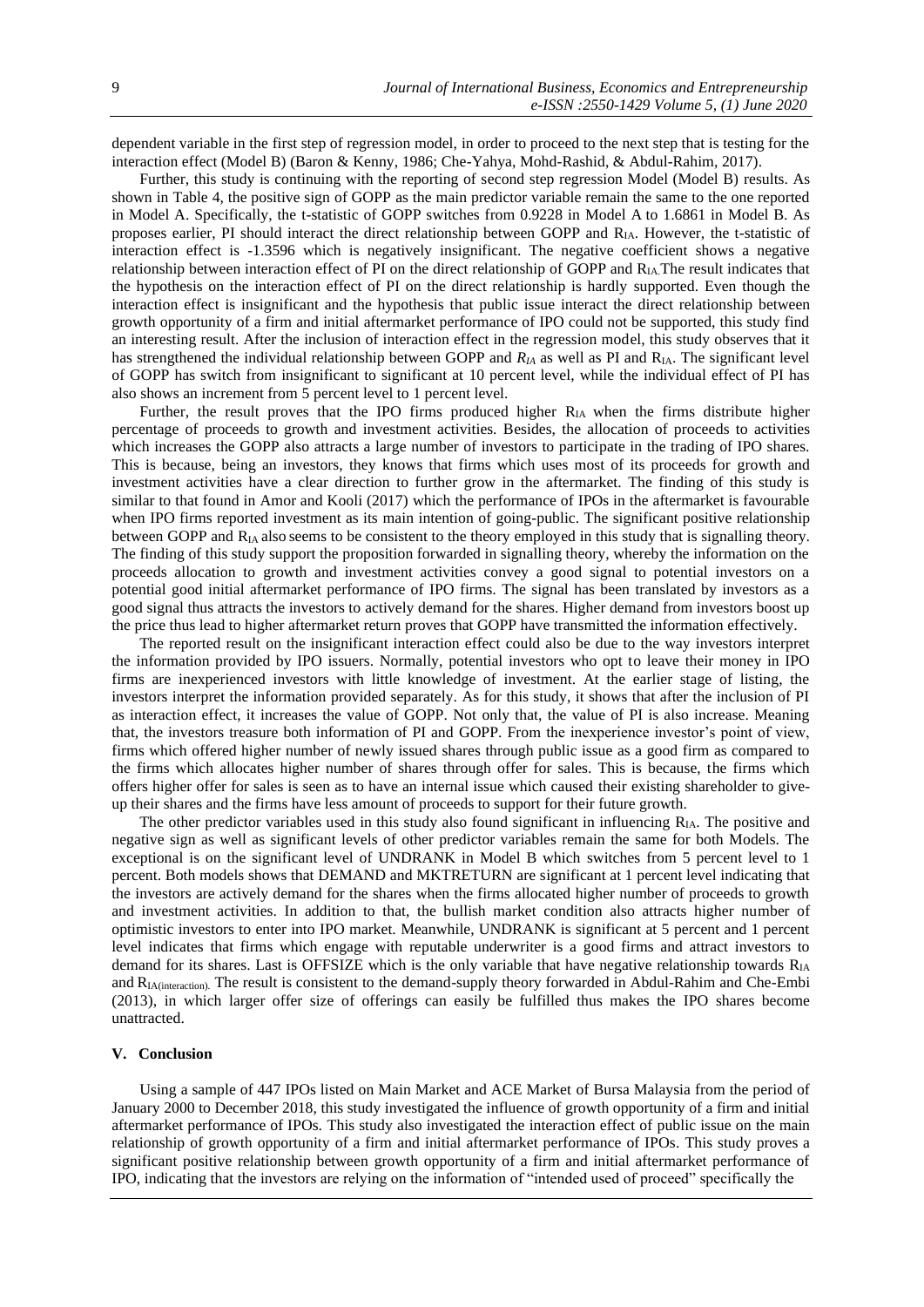proceeds allocated to growth and investment activities before they make a decision to invest in IPO firms.

The investigation on the interaction effect of PI is somehow does not supported the hypothesis of this study. In which, there is no interaction effect of public issue on the main relationship between growth opportunity of a firm and initial aftermarket performance of IPOs. Despite the negative insignificant interaction effect, the existence of PI has affected the performance of IPO in the initial aftermarket. The individual effect of PI is really strong. Meaning that, after the inclusion of PI, the investors are more attracted to leave their money in IPO firms as they know that the firms will received 100 percent of proceeds received from the selling of public issue will goes back to the firms. Besides, the growth opportunity of a firm also depending on the proceeds received from the issuance of public issue which explains the findings of this study. Other than growth opportunity of a firm and public issue, demand of IPO, underwriter reputation and market condition are the other predictor variables that significantly positively influence the initial aftermarket performance of IPOs. The only predictor variable that shows a reverse relationship towards initial aftermarket performance is offer size.

In a nutshell, this study is able to provide other predictor variables that influence the performance of IPO in initial aftermarket. The main predictor variable that is growth opportunity of a firm is found to be one of the most important determinant that influence the initial aftermarket performance of IPOs, along with the existence of PI. Meaning that, the investors should take into account on these two information specifically the information on the "use of proceeds" and types of offering in the firms prospectuses before they make any investment decision. Future study, however are still needed to explore for other possible variables due to the low adjusted  $R<sup>2</sup>$ . Besides, this study defines growth opportunities as the proceeds allocated to growth and investment activities only. Future studies should also consider other activities as listed in the "use of proceeds" section such as marketing activities as this activity could also increase the growth opportunity of a firm. It is also recommended for future study to extend the observation of the study to long-term aftermarket performance of IPOs. This is because, the type of investors is not limited to short term investors only but also long-term investors. The long-term investors especially could appreciate the information more than short term investors as they are looking for capital appreciation.

Moreover, by looking at the information in the firms prospectuses specifically in the "intended use of proceeds" section and types of offerings, the investors will be on the upper hand, whereby they could expect to gain or secure higher initial return after choosing good IPO firms to invest in. In order to attract investors to participate in the trading of IPOs, as well as to help the firms to sustain longer in the aftermarket, the regulatory body such as Security Commission should impose a minimum requirement of proceeds to be channeled to growth activities as it will give benefit not only to investors but also the IPO issuer as the investors are attracted to invest in IPO firms which have bright future in the aftermarket, thus lead to higher demand form investors and higher initial return. Besides, Bursa Malaysia should maintain and strengthen the current regulation on the 25 percent of shares to be offered through public issue type. This is because, the findings of this study shows that public issue play a role in influencing the direct relationship between growth opportunity of a firm and initial aftermarket performance of IPOs despite the insignificant interaction effect.

## **References**

- Abdul-Rahim, R., & Che-Embi, N. A. (2013). Initial Returns of Shariah versus Non-Shariah IPOs: Are There Any Differences? *Jurnal Pengurusan, 39*, 37-50.
- Abdul-Rahim, R., Che-Yahya, N., & Mohd-Rashid, R. (2015). *A Two-Dimensional Approach in Examining IPO Behaviour in the Immediate Aftermarket: Malaysian Evidence*.
- Abdul-Rahman, S. S., & Che-Yahya, N. (2019). Initial and long-term performance of IPOs. Does growth opportunity of issuing firm matter? *Business and Economic Horizons, 15*(2), 276-291.
- Aissia, D. B. (2014). IPO First-day Returns: Skewness Preference, Investor Sentiment and Uncertainty Underlying Factors. *Review of Financial Economics, 23*(3), 148-154. doi[:https://doi.org/10.1016/j.rfe.2014.06.001](https://doi.org/10.1016/j.rfe.2014.06.001)
- Amor, S. B., & Kooli, M. (2017). Intended Use of Proceeds and Post-IPO Performance. *The Quarterly Review of Economics and Finance, 65*, 168-181. doi[:https://doi.org/10.1016/j.qref.2016.09.001](https://doi.org/10.1016/j.qref.2016.09.001)
- Anderloni, L., & Tanda, A. (2017). Green Energy Companies: Stock Performance and IPO Returns. *Research in International Business and Finance, 39*(Part A), 546-552. doi[:https://doi.org/10.1016/j.ribaf.2016.09.016](https://doi.org/10.1016/j.ribaf.2016.09.016)
- Andriansyah, A., & Messinis, G. (2016). Intended Use of IPO Proceeds and Firm Performance: A Quantile Regression Approach. *Pacific-Basin Finance Journal, 36*, 14-30. doi[:https://doi.org/10.1016/j.pacfin.2015.12.001](https://doi.org/10.1016/j.pacfin.2015.12.001)
- Asteriou, D., & Hall, S. G. (2015). *Applied Econometrics*: Palgrave Macmillan.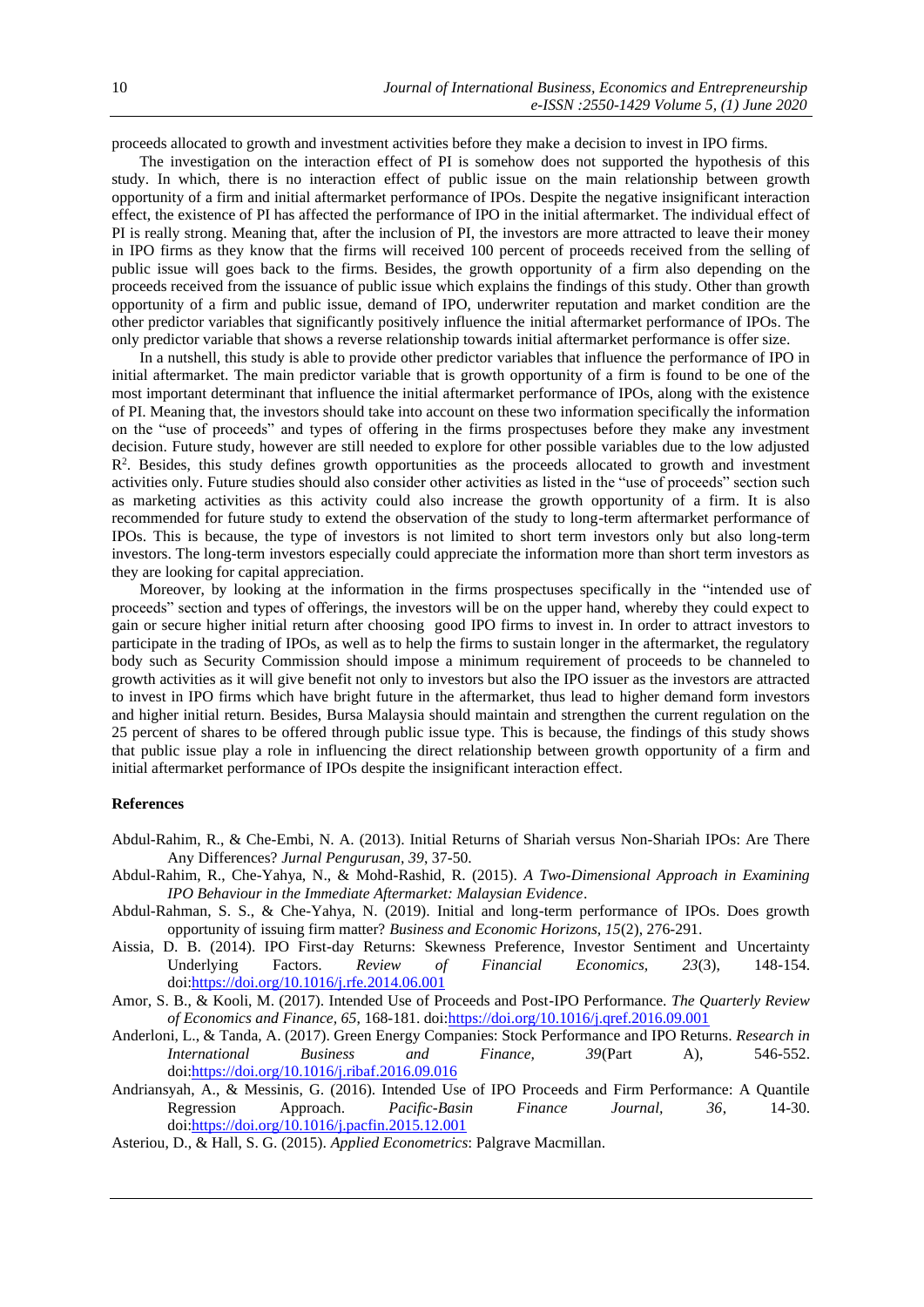- Baron, R. M., & Kenny, D. A. (1986). The Moderator–Mediator Variable Distinction in Social Psychological Research: Conceptual, Strategic, and Statistical Considerations. *Journal of personality and social psychology, 51*(6), 1173.
- Beatty, R. P., & Ritter, J. R. (1986). Investment banking, reputation, and the underpricing of initial public offerings. *Journal of Financial Economics, 15*(1), 213-232. doi[:https://doi.org/10.1016/0304-](https://doi.org/10.1016/0304-405X(86)90055-3) [405X\(86\)90055-3](https://doi.org/10.1016/0304-405X(86)90055-3)
- Bennett, J. A. (2000). Focus On Research Methods-Mediator and Moderator Variables in Nursing Research: Conceptual And Statistical Differences. *Research in nursing and health, 23*(5), 415.
- Bildik, R., & Yilmaz, M. K. (2006). The Market Performance of Initial Public Offerings in the Istanbul Stock Exchange. *2*, 49-75.
- Carter, R., & Manaster, S. (1990). Initial Public Offerings and Underwriter Reputation. *The journal of finance, 45*(4), 1045-1067. doi:10.1111/j.1540-6261.1990.tb02426.x
- Che-Yahya, N., Abdul-Rahim, R., & Mohd-Rashid, R. (2015). Impact of Lock-Up Provision on Two IPO Anomalies in the Immediate Aftermarket. *Capital Markets Review, 23*, 25-39.
- Che-Yahya, N., Abdul-Rahim, R., & Yong, O. (2014). Influence of Institutional Investors' Participation on Flipping Activity of Malaysian IPOs. *Economic Systems, 38*(4), 470-486. doi[:https://doi.org/10.1016/j.ecosys.2014.03.002](https://doi.org/10.1016/j.ecosys.2014.03.002)
- Che-Yahya, N., Mohd-Rashid, R., & Abdul-Rahim, R. (2017). The Moderating Effect of Information Asymmetry on the Signalling Role of Institutional Investors in the Malaysian IPOs. *Asian Journal of Business and Accounting, 10*, 127-165.
- Chong, F., & Puah, C.-H. (2009). The Malaysian IPO Market: Volume, Initial Returns and Economic Conditions. *International Review of Business Research Papers, 5*(5), 182-192.
- Deng, Q., & Zhou, Z.-g. (2016). Overreaction in ChiNext IPOs' Initial Returns: How Much and What Caused It? *Emerging Markets Review, 29*, 82-103. doi[:https://doi.org/10.1016/j.ememar.2016.08.012](https://doi.org/10.1016/j.ememar.2016.08.012)
- Groß, J. (2003). *Linear Regression*. Germany: Springer Berlin Heidelberg.
- Ibbotson, R. G., & Ritter, J. R. (1995). Chapter 30 Initial Public Offerings *Handbooks in operations research and management science* (Vol. 9, pp. 993-1016): Elsevier.
- Mohamad, S., Nassir, A. M., & Ariff, M. (1994). Analysis of Underpricing in the Malaysian New Issues Market During 1975–1990: Are new Issues Excessively Underpriced. *Capital Markets Review, 2*(2), 17-27.
- Mohd-Rashid, R., Abdul-Rahim, R., & Yong, O. (2014). The Influence of Lock-Up Provisions on IPO Initial Returns: Evidence from an Emerging Market. *Economic Systems, 38*(4), 487-501. doi[:https://doi.org/10.1016/j.ecosys.2014.03.003](https://doi.org/10.1016/j.ecosys.2014.03.003)
- Mohd-Rashid, R., Masih, M., Abdul-Rahim, R., & Che-Yahya, N. (2018). Does Prospectus Information Matter in IPO Pricing? *Journal of Islamic Accounting and Business Research, 9*(4), 514-530. doi:doi:10.1108/JIABR-10-2017-0146
- Mousa, F.-T. (2009). *When Do Slack Resources Impact New Venture Success?* (3382116 Ph.D.), Washington State University, Ann Arbor. Retrieved from <http://search.proquest.com.ezaccess.library.uitm.edu.my/docview/305018476?accountid=42518> ABI/INFORM Collection database.
- Rath, S. (2008). *The Survival of Initial Public Offerings in Australia.* Paper presented at the Oxford Business & Economics Conference Program, UK, available at [http://www.](http://www/) gcbe. us/2008\_OBEC/data/confcd. htm. Accessed on August.
- Scott, J., & Xu, P. (2004). Some Insider Sales are Positive Signals. *Financial Analysts Journal, 60*(3), 44-51.
- Song, S., Tan, J., & Yi, Y. (2014). IPO Initial Returns in China: Underpricing or Overvaluation? *China Journal of Accounting Research, 7*(1), 31-49. doi[:https://doi.org/10.1016/j.cjar.2013.12.001](https://doi.org/10.1016/j.cjar.2013.12.001)
- Sundarasen, S., Goel, S., & Zulaini, F. A. (2017). Impact of Investors' Protection, Transparency Level and Legal Origin on Initial Public Offering (IPO) Initial Returns. *Managerial Finance, 43*(7), 738-760. doi:10.1108/MF-08-2016-0230
- Tajuddin, A. H., Abdullah, N. A. H., & Taufil-Mohd, K. N. (2016). Does Growth Opportunity Matter in Explaining the Oversubscription Phenomena of Malaysian IPO? *Procedia - Social and Behavioral Sciences, 219*(Supplement C), 748-754. doi[:https://doi.org/10.1016/j.sbspro.2016.05.069](https://doi.org/10.1016/j.sbspro.2016.05.069)
- Wan-Hussin, W. N. (2005). The Effects of Owners' Participation and Lockup on IPO Underpricing in Malaysia. *Asian Academy of Management Journal, 1*(10), 19-36.
- Warner, R. M. (2008). *Applied statistics: From Bivariate Through Multivariate Techniques*: Sage.
- Yatim, P. (2008). *Underpricing and Board Structures: An Investigation of Malaysian IPOs.* Paper presented at the ECMLG2008-Proceedings of the 4th European Conference on Management Leadership and Governance: ECMLG.